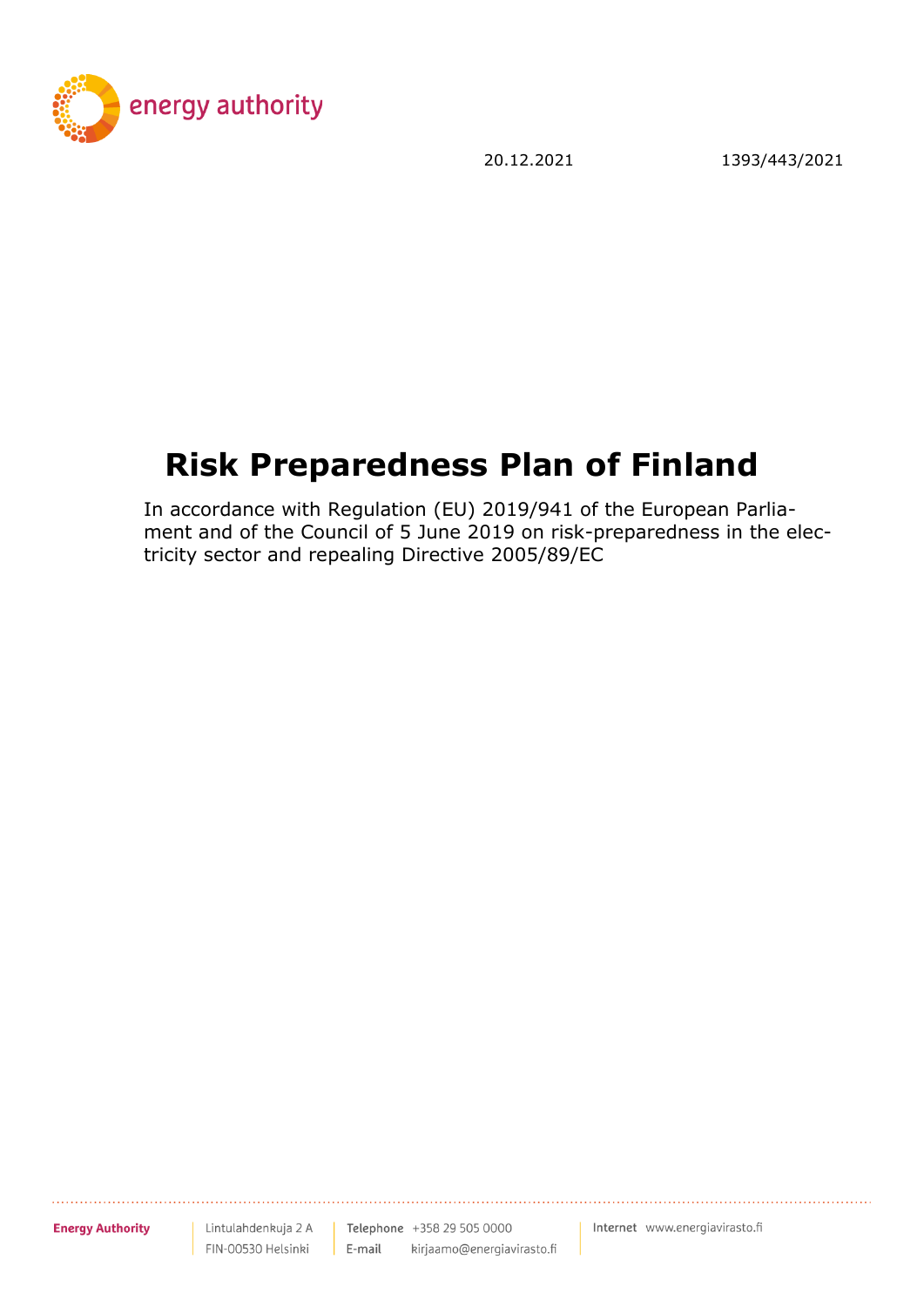

## **Content**

| 4.1.1 Procedures and measures in the cases of an electricity crisis 11      |  |
|-----------------------------------------------------------------------------|--|
|                                                                             |  |
|                                                                             |  |
|                                                                             |  |
| 4.1.5 Mechanisms used to inform the public about the electricity crisis  18 |  |
|                                                                             |  |
|                                                                             |  |
|                                                                             |  |
|                                                                             |  |
|                                                                             |  |
|                                                                             |  |
|                                                                             |  |
|                                                                             |  |

## **ABBREVIATIONS**

- DSO Distribution System Operator
- ECG Electricity Coordination Group, set up by a European Commission Decision of 15 November 2012 as a forum in which to exchange information and foster cooperation among Member States, in particular in the area of security of electricity supply
- EENS Expected Energy Not Served
- ENTSO-E European Network for Transmission System Operators for Electricity
- LOLE Loss of Load Expectation
- NC ER Commission Regulation (EU) 2017/2196 of 24 November 2017 establishing a network code on electricity emergency and restoration
- TSO Transmission System Operator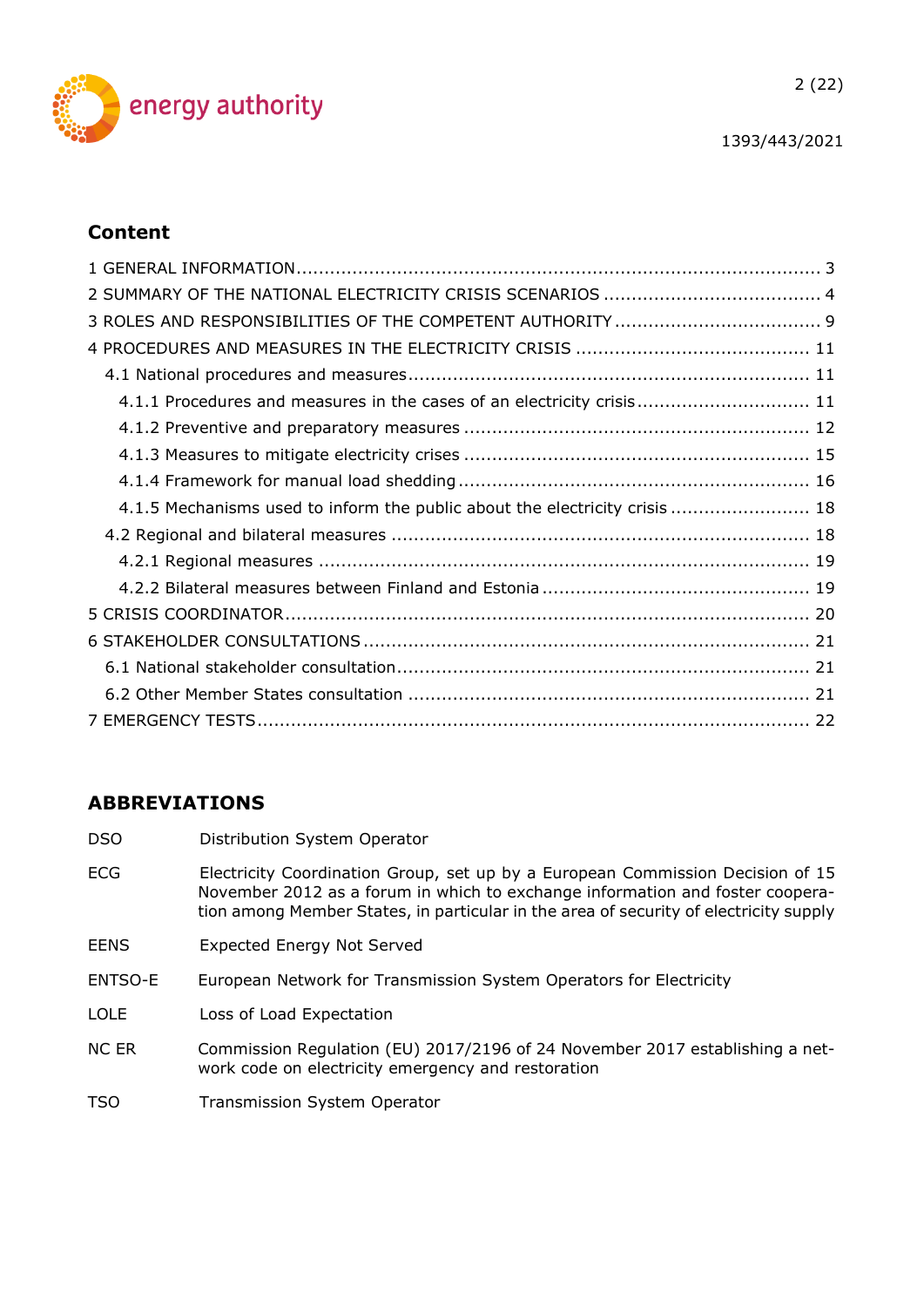

## <span id="page-2-0"></span>**1 GENERAL INFORMATION**

Energiavirasto (The Energy Authority) has been designated from 1 September 2020 as the competent authority in Finland referred in the Regulation (EU) 2019/941 of the European Parliament and of the Council of 5 June 2019 on risk-preparedness in the electricity sector and repealing Directive 2005/89/EC (the Regulation).

According to the Article 10 of the Regulation the competent authority of each Member State shall establish risk-preparedness plan on the basis of the regional and national electricity crisis scenarios identified pursuant to Articles 6 and 7.

The risk-preparedness plan shall consist of national measures, regional and, where applicable, bilateral measures as provided for in Articles 11 and 12. In accordance with Article 16, all measures that are planned or taken to prevent, prepare for and mitigate electricity crises shall fully comply with the rules governing the internal electricity market and system operation. Those measures shall be clearly defined, transparent, proportionate and non-discriminatory. The risk-preparedness plan shall be developed in accordance with Articles 11 and 12 and with the template set out in the Annex. If necessary, Member States may include additional information in the risk-preparedness plan.

In addition to the national measures referred to in Article 11, the risk-preparedness plan shall include regional and, where applicable, bilateral measures to ensure that electricity crises with a cross-border impact are properly prevented or managed.

The Energy Authority has considered that regional measures could include measures in the Nordic system operation region in which other Member States are Sweden and Denmark. In addition, Energy Authority has considered bilateral measures with Estonia, which is directly connected to Finland.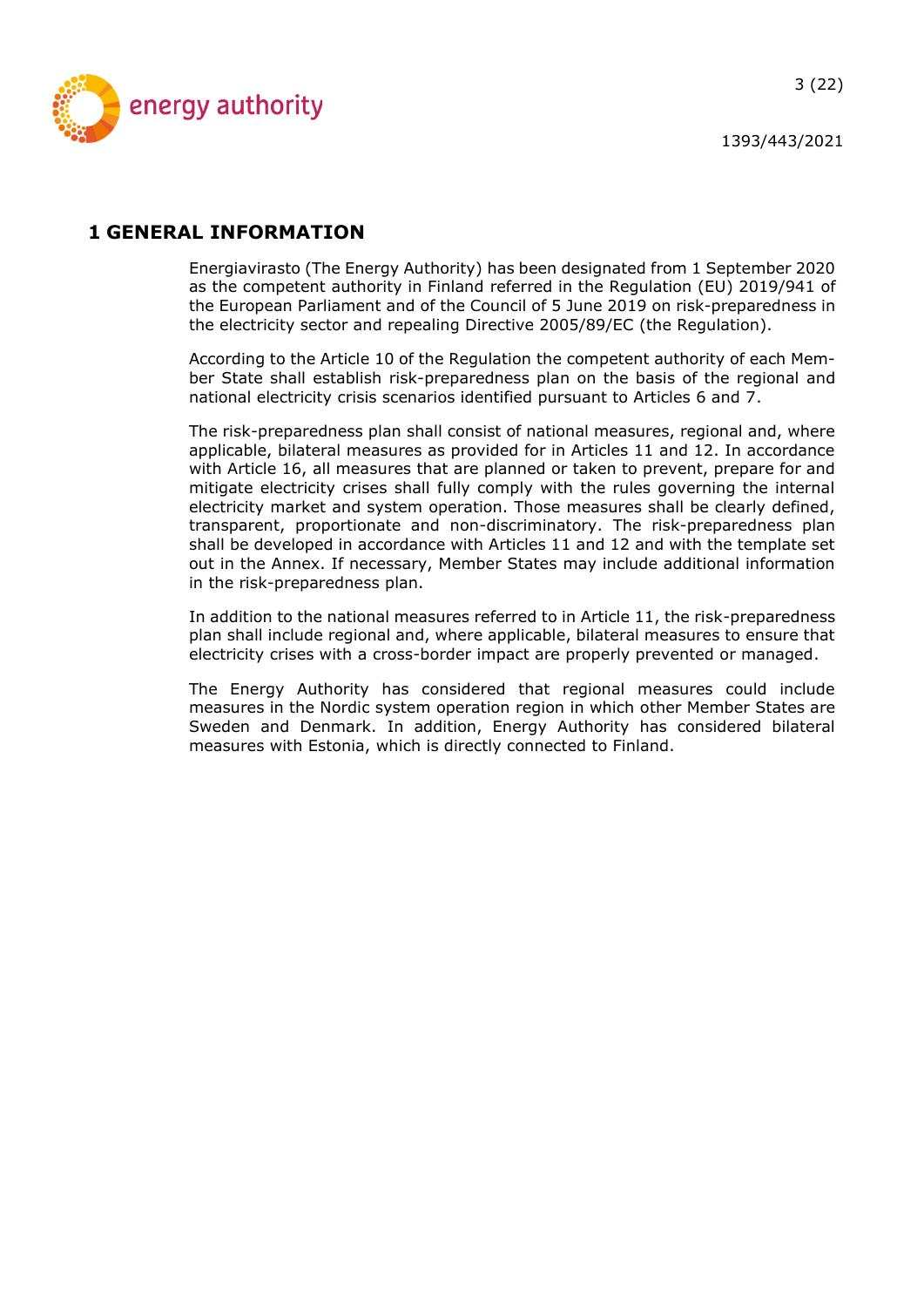

## <span id="page-3-0"></span>**2 SUMMARY OF THE NATIONAL ELECTRICITY CRISIS SCENARIOS**

According to the Article 7 of the Regulation the competent authority shall identify the most relevant national electricity crisis scenarios.

The Energy Authority has identified 10 national crisis scenarios in cooperation with Fingrid Oyj (Finnish TSO), National Emergency Supply Agency (NESA) and Ministry of Economic Affairs and Employment of Finland. The Energy Authority has consulted the transmission system operator, distribution system operators (via Power and District Heating Pool) and Finnish Energy, which represents power producers.

The national scenarios are consistent with the regional crisis scenarios identified by ENTSO-E. However, the scenario 10 (political risk) is a national scenario and outside of the ENTSO-E list of scenarios. The probabilities and severities are based on expert group assessment. The evaluation scale is from ENTSO-E's methodology to identify regional crisis scenarios.

More specific description of the scenarios can be found in a document "National Electricity Crisis Scenarios – Finland".

A brief summary of the scenarios is as following:

#### **1) Storm**

| <b>Storm</b>                     |                                                                                                                                                             |
|----------------------------------|-------------------------------------------------------------------------------------------------------------------------------------------------------------|
| Description of the sce-<br>nario | A storm that is stronger and wider and lasts longer<br>than expected. The large swaths of damage cause<br>shortages of material, spare parts and personnel. |
| Likelihood                       | Possible                                                                                                                                                    |
| <b>EENS</b>                      | Major                                                                                                                                                       |
| <b>LOLE</b>                      | Major                                                                                                                                                       |
| Cross-border depend-<br>ency     | Major                                                                                                                                                       |

#### **2) Extreme weather situation combined with multiple failures**

| <b>Extreme weather situation combined with multiple failures</b> |                                                                                                                                                      |
|------------------------------------------------------------------|------------------------------------------------------------------------------------------------------------------------------------------------------|
| Description of the sce-<br>nario                                 | The electricity system is already stressed by heat<br>wave or cold spell. Multiple failures start occurring<br>during the extreme weather situation. |
| Likelihood                                                       | Possible                                                                                                                                             |
| <b>EENS</b>                                                      | Major                                                                                                                                                |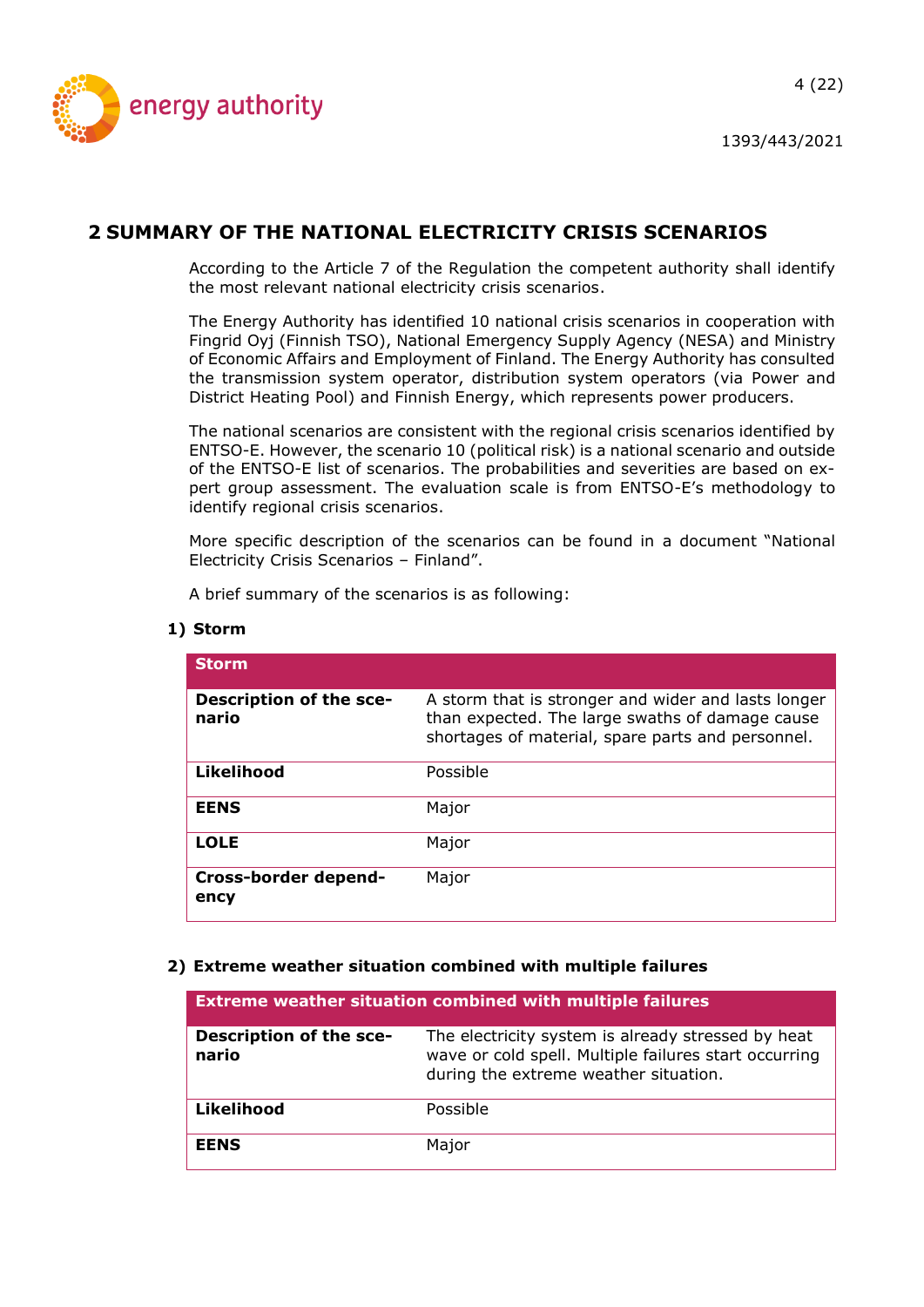

| <b>LOLE</b>                  | Major |
|------------------------------|-------|
| Cross-border depend-<br>ency | Maior |

#### **3) Pandemic**

| <b>Pandemic</b>                  |                                                                                                                              |
|----------------------------------|------------------------------------------------------------------------------------------------------------------------------|
| Description of the sce-<br>nario | A rapidly spreading pandemic that could lead to<br>stressed or curtailed operational staff of TSO,<br>DSOs and power plants. |
| Likelihood                       | Possible                                                                                                                     |
| <b>EENS</b>                      | Major                                                                                                                        |
| <b>LOLE</b>                      | Major                                                                                                                        |
| Cross-border depend-<br>ency     | Major                                                                                                                        |

**4) Cyber-attack on business-critical ICT infrastructure of entities which are physically connected to the power grid like TSOs, DSOs, power plants and major (industrial) loads.**

| major (industrial) loads                | Cyber-attack on business-critical ICT infrastructure of entities which are<br>physically connected to the power grid like TSOs, DSOs, power plants and                                                                                                                    |
|-----------------------------------------|---------------------------------------------------------------------------------------------------------------------------------------------------------------------------------------------------------------------------------------------------------------------------|
| <b>Description of the sce-</b><br>nario | An attack against critical ICT systems of TSOs,<br>DSOs, power plants and major (industrial) loads<br>(e.g. central SCADA, substation SCADA, EMS,<br>load-frequency control system, data storage,<br>scheduling system, power plant's operating sys-<br>tems, office IT). |
| Likelihood                              | Possible                                                                                                                                                                                                                                                                  |
| <b>EENS</b>                             | Critical                                                                                                                                                                                                                                                                  |
| <b>LOLE</b>                             | <b>Disastrous</b>                                                                                                                                                                                                                                                         |
| Cross-border depend-<br>ency            | Major                                                                                                                                                                                                                                                                     |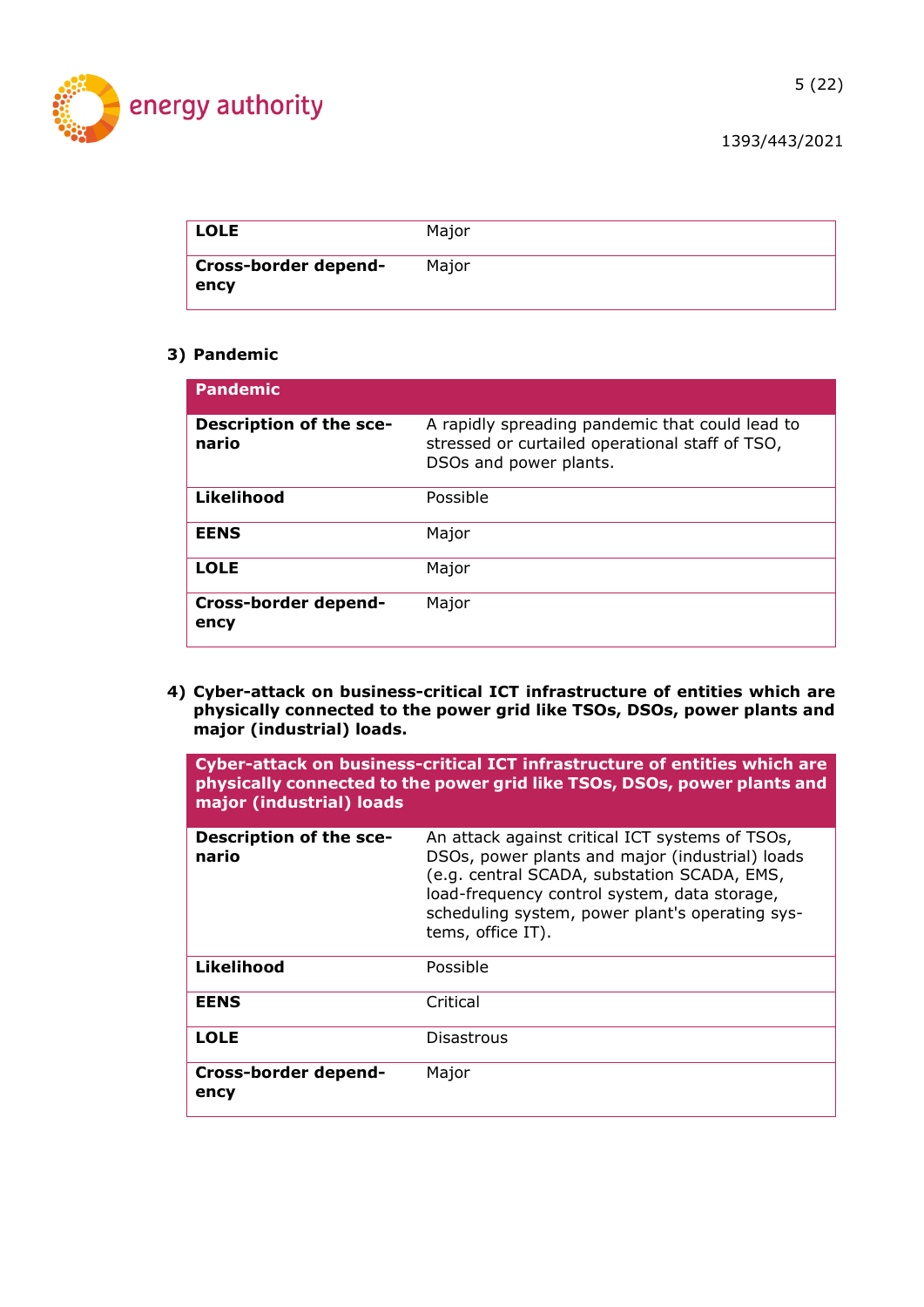

6 (22)

1393/443/2021

**5) Cyber-attack on business-critical ICT infrastructure at market participants (not physically linked to the power grid)**

| Cyber-attack on business-critical ICT infrastructure at market partici-<br>pants (not physically linked to the power grid) |                                                                                                                                                                                            |
|----------------------------------------------------------------------------------------------------------------------------|--------------------------------------------------------------------------------------------------------------------------------------------------------------------------------------------|
| <b>Description of the sce-</b><br>nario                                                                                    | An attack against the ICT systems of market partic-<br>ipants not directly linked physically to the electrical<br>grid (e.g. market actors, power exchange plat-<br>forms, market makers). |
| Likelihood                                                                                                                 | Possible                                                                                                                                                                                   |
| <b>EENS</b>                                                                                                                | Major                                                                                                                                                                                      |
| <b>LOLE</b>                                                                                                                | Major                                                                                                                                                                                      |
| Cross-border depend-<br>ency                                                                                               | Major                                                                                                                                                                                      |

#### **6) Threat to key employees**

| <b>Threat to key employees</b>          |                                                                                                                                                                                                                                                                                          |
|-----------------------------------------|------------------------------------------------------------------------------------------------------------------------------------------------------------------------------------------------------------------------------------------------------------------------------------------|
| <b>Description of the sce-</b><br>nario | Critical personnel are forced to perform system de-<br>stabilizing actions. Those affected could include sys-<br>tem operators, IT administrators, persons with ac-<br>cess rights to critical systems and installations,<br>Chief Executive Officers, Chief Financial Officers,<br>etc. |
| <b>Likelihood</b>                       | Possible                                                                                                                                                                                                                                                                                 |
| <b>EENS</b>                             | Major                                                                                                                                                                                                                                                                                    |
| <b>LOLE</b>                             | Disastrous                                                                                                                                                                                                                                                                               |
| <b>Cross-border depend-</b><br>ency     | Major                                                                                                                                                                                                                                                                                    |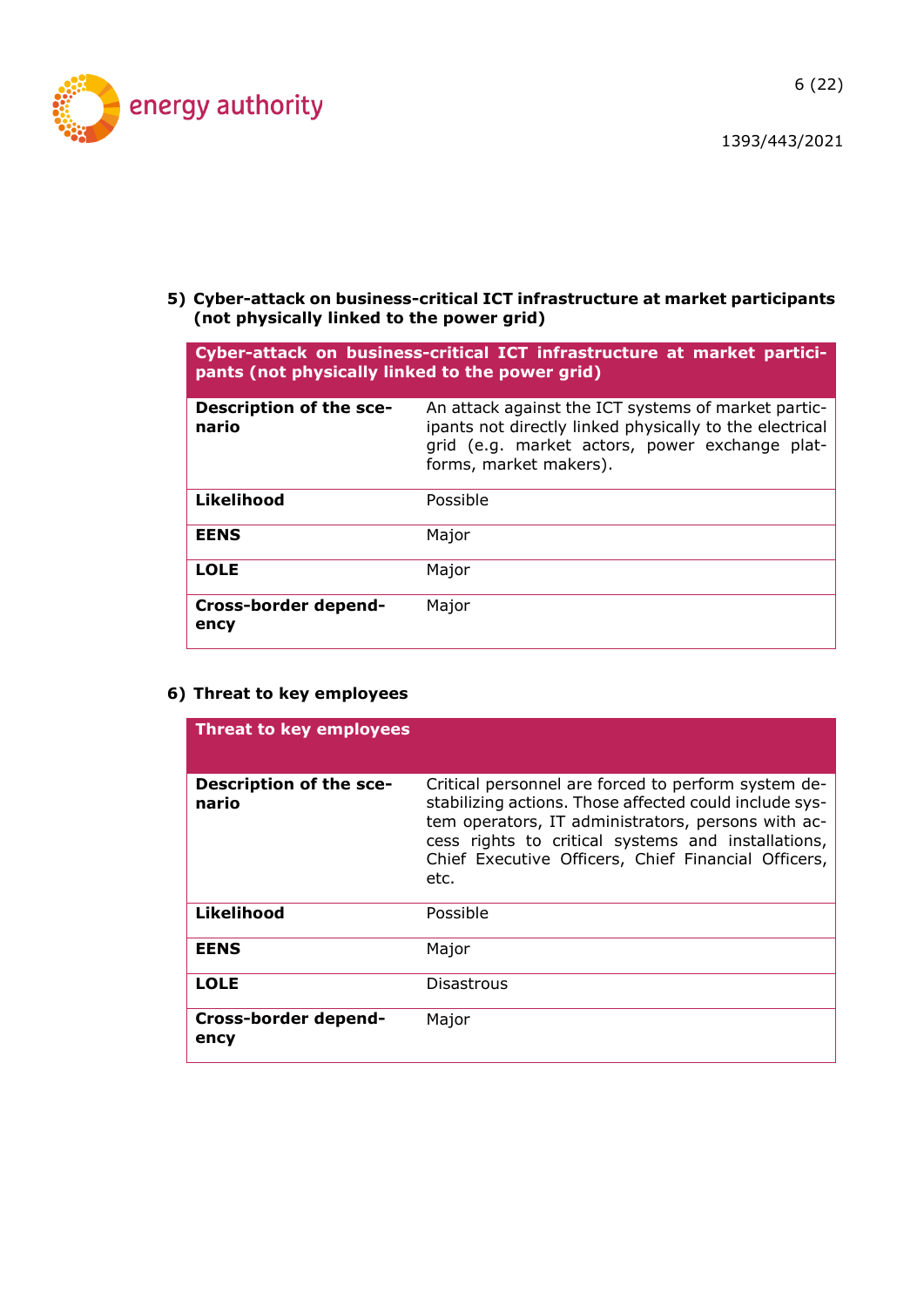

## **7) Physical attack against control centres**

| <b>Physical attack against control centres</b> |                                                                                                                                    |
|------------------------------------------------|------------------------------------------------------------------------------------------------------------------------------------|
| <b>Description of the sce-</b><br>nario        | A physical attack against control rooms and backup<br>control rooms of TSOs, major DSOs or major power<br>plant operation centres. |
| Likelihood                                     | Possible                                                                                                                           |
| <b>EENS</b>                                    | Major                                                                                                                              |
| <b>LOLE</b>                                    | Critical                                                                                                                           |
| <b>Cross-border depend-</b><br>ency            | Major                                                                                                                              |

## **8) Physical attack against critical assets**

| <b>Physical attack against critical assets</b> |                                                                                                    |
|------------------------------------------------|----------------------------------------------------------------------------------------------------|
| <b>Description of the sce-</b><br>nario        | A physical attack against power lines, transformers,<br>substations, power plants or data centres. |
| Likelihood                                     | Possible                                                                                           |
| <b>EENS</b>                                    | Major                                                                                              |
| <b>LOLE</b>                                    | Major                                                                                              |
| Cross-border depend-<br>ency                   | Major                                                                                              |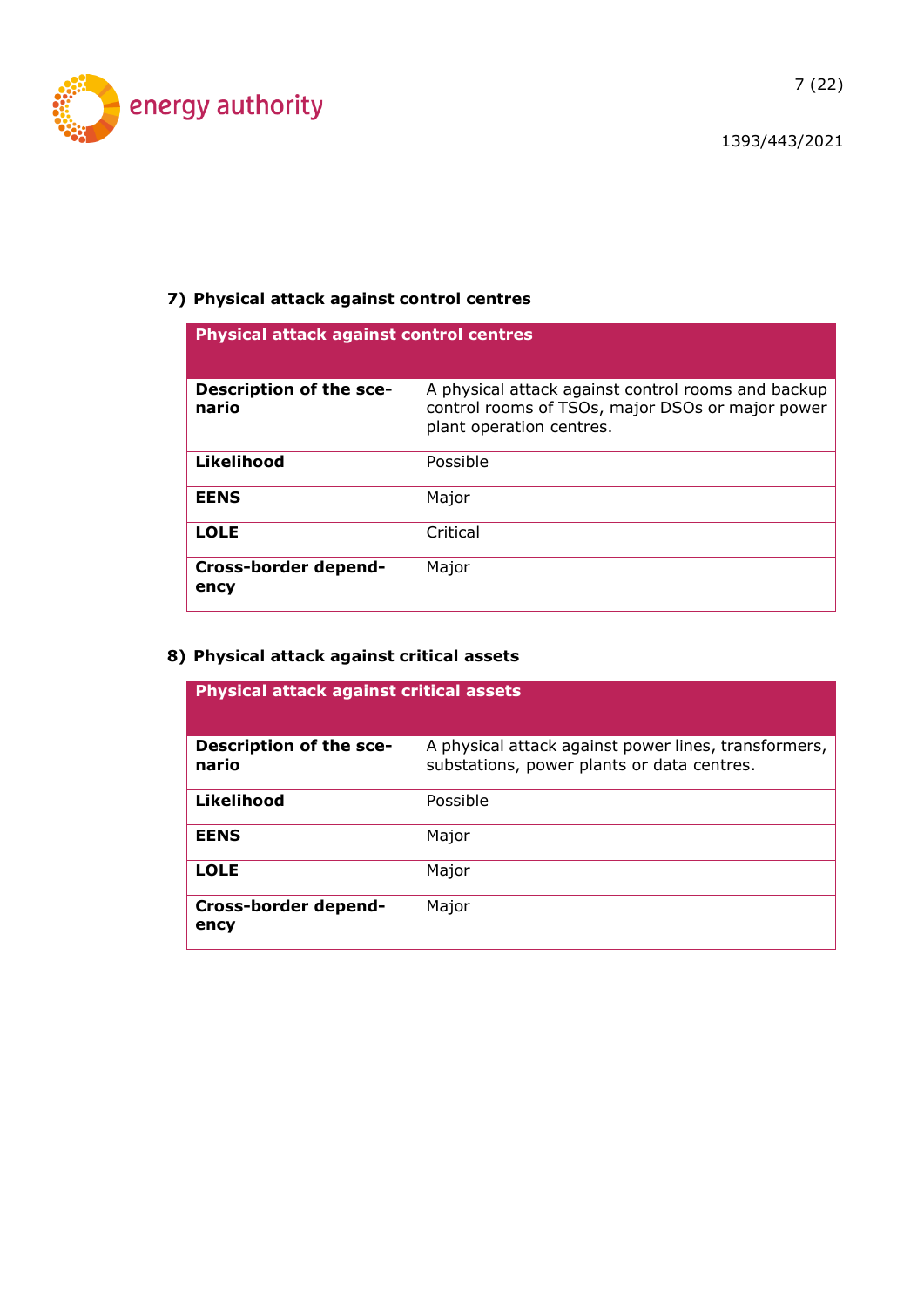

8 (22)

## **9) Insider attack**

| <b>Insider attack</b>                   |                                                                                                                                                                                                                                       |
|-----------------------------------------|---------------------------------------------------------------------------------------------------------------------------------------------------------------------------------------------------------------------------------------|
| <b>Description of the sce-</b><br>nario | Sabotage by employee(s) or subcontractor(s) via<br>physical intervention or misuse of ICT systems. The<br>TSO, DSO or power plant operator are no longer in<br>control. In particular, critical assets are no longer<br>controllable. |
| <b>Likelihood</b>                       | Possible                                                                                                                                                                                                                              |
| <b>EENS</b>                             | Major                                                                                                                                                                                                                                 |
| <b>LOLE</b>                             | Disastrous                                                                                                                                                                                                                            |
| Cross-border depend-<br>ency            | Major                                                                                                                                                                                                                                 |

## **10)Political risk**

| <b>Political risk</b>            |                                                                                                                                                                                                                                                                                                                                                                                                      |
|----------------------------------|------------------------------------------------------------------------------------------------------------------------------------------------------------------------------------------------------------------------------------------------------------------------------------------------------------------------------------------------------------------------------------------------------|
| Description of the sce-<br>nario | A critical security risk is observed in a power plant<br>somewhere in the world. Because of the potential<br>security risk, a political decision is made to close all<br>the power plants of the same type in Finland, until<br>comprehensive inspections are carried out. Inspec-<br>tions must be carried out immediately, and they<br>cannot be postponed until the next yearly mainte-<br>nance. |
|                                  | Another type of political risk is: An interconnection<br>with 3rd country is lost. In Finland it would mean<br>closure of electricity import capacity from Russia. In<br>particular, the consequences would be critical if this<br>happened suddenly and during a peak load.                                                                                                                         |
| <b>Likelihood</b>                | Possible                                                                                                                                                                                                                                                                                                                                                                                             |
| <b>EENS</b>                      | Major                                                                                                                                                                                                                                                                                                                                                                                                |
| <b>LOLE</b>                      | Major                                                                                                                                                                                                                                                                                                                                                                                                |
| Cross-border depend-<br>ency     | Major                                                                                                                                                                                                                                                                                                                                                                                                |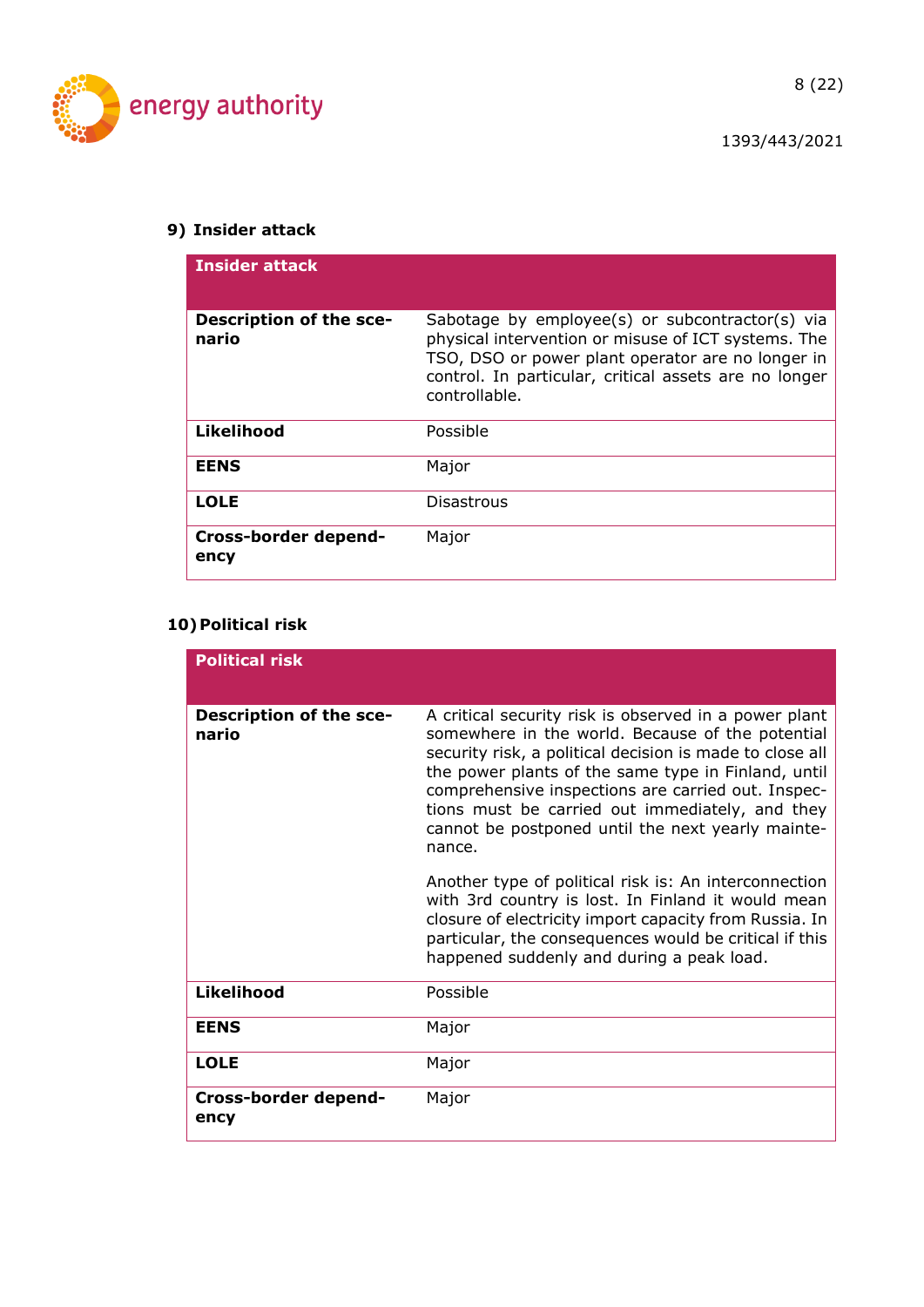

## <span id="page-8-0"></span>**3 ROLES AND RESPONSIBILITIES OF THE COMPETENT AUTHORITY**

According to the Finnish national legislation the Energy Authority has been nominated from 1 September 2020 as the competent authority defined in the Regulation (EU) 2019/941 on risk-preparedness in the electricity sector and repealing Directive 2005/89/EC.

Roles and responsibilities of the competent authority pursuant to the Regulation (EU) 2019/941 are:

- Issuing an early warning and declaration of an electricity crisis.
- Providing the ECG and the Commission with an ex-post evaluation report within three months after the end of an electricity crisis.
- Organizing electricity crisis simulations in cooperation with transmission system operators and other relevant stakeholders.
- Updating national electricity crisis scenarios every four years.

In Finland, the competent authority acts also as the crisis coordinator

Furthermore, the TSO and the Ministry of Economic Affairs and Employment have roles and responsibilities regarding electricity crises, and they are listed below.

Roles and responsibilities of TSO (Fingrid Oyj) are:

- Operation and restoration of the electricity system in case of an electricity crisis
- Informing stakeholders

Roles and responsibilities of Ministry of Economic Affairs and Employment of Finland:

- Informing the public about electricity crises
- Negotiating agreements regarding risk preparedness and assistance in crisis situation with other Member States.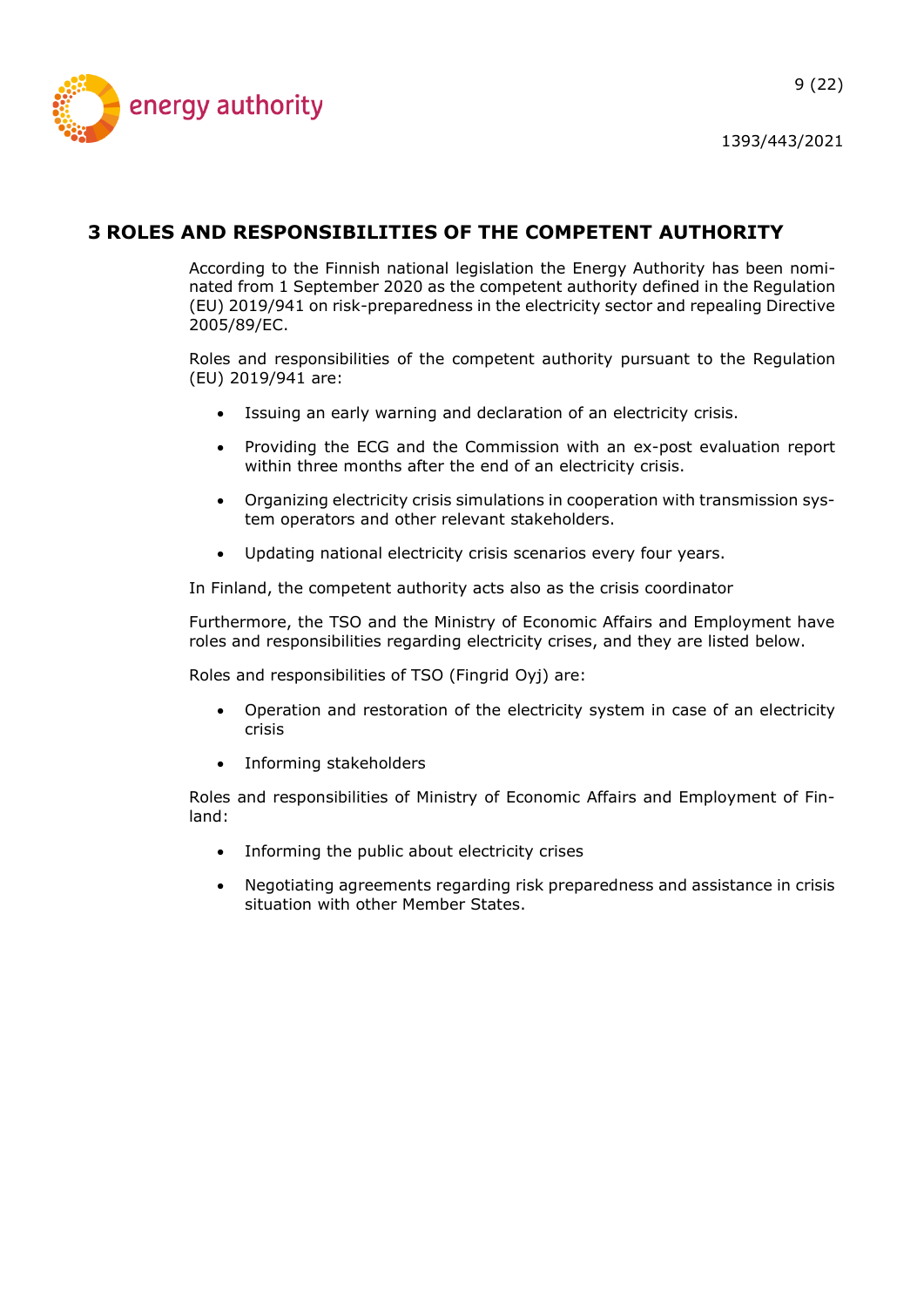energy authority

Below is a summary of tasks of different parties related to the electricity crisis.

| <b>Party</b>                                                     | <b>Tasks related to the electricity crisis</b>                                                                                           |
|------------------------------------------------------------------|------------------------------------------------------------------------------------------------------------------------------------------|
| <b>Energy Authority</b><br>(national competent authority)        | Issuing an early warning and declaration of an<br>electricity crisis.                                                                    |
|                                                                  | Providing the ECG and the Commission with<br>an ex post evaluation report within three<br>months after the end of an electricity crisis. |
|                                                                  | Organizing electricity crisis simulations in co-<br>operation with transmission system operators<br>and other relevant stakeholders.     |
|                                                                  | Updating national electricity crisis scenarios<br>and the risk preparedness plan at least every<br>four years.                           |
|                                                                  | Crisis coordinator                                                                                                                       |
| <b>Fingrid Oyj</b>                                               | Operation and restoration of the electricity<br>system in case of an electricity crisis                                                  |
|                                                                  | Informing stakeholders                                                                                                                   |
| <b>Ministry of Economic Affairs</b><br>and Employment of Finland | Informing the public about electricity crises                                                                                            |
|                                                                  | Negotiating agreements regarding risk pre-<br>paredness and assistance in crisis situation<br>with other Member States.                  |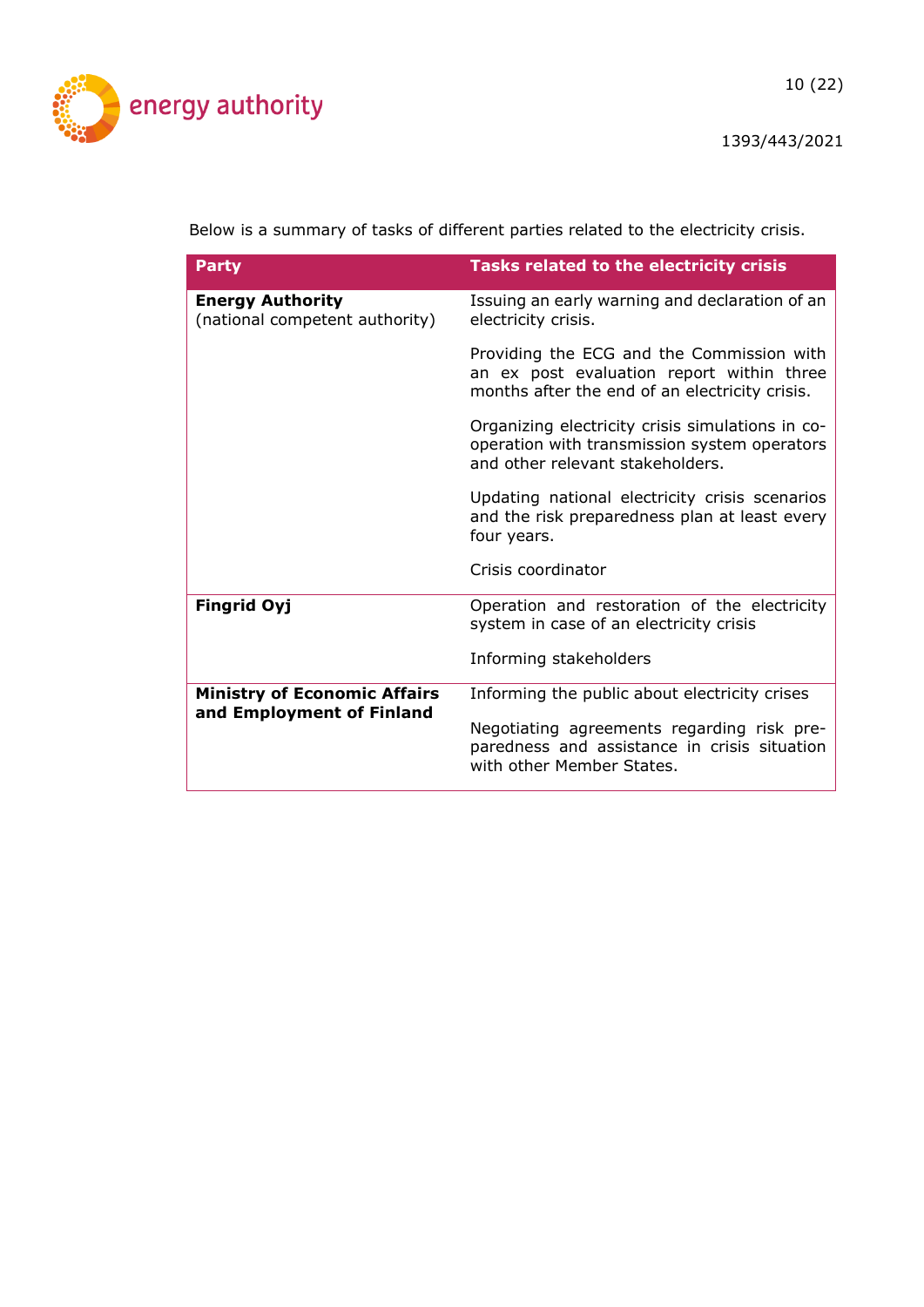

## <span id="page-10-0"></span>**4 PROCEDURES AND MEASURES IN THE ELECTRICITY CRISIS**

#### <span id="page-10-1"></span>**4.1 National procedures and measures**

<span id="page-10-2"></span>4.1.1 Procedures and measures in the cases of an electricity crisis

- The Energy Authority issues an early warning to the Commission and the competent authorities of Sweden, Denmark and Estonia, after consulting Fingrid and Ministry of Economic Affairs and Employment of Finland. The Energy Authority, Ministry of Economic Affairs and Employment of Finland and Fingrid have continuous dialogue on the situation already before the situation might escalate as an electricity crisis.
- The Energy Authority declares an electricity crisis after consulting Fingrid and Ministry of Economic Affairs and Employment of Finland. The Energy Authority informs the Commission and the competent authorities of Sweden, Denmark and Estonia about electricity crisis.
- Fingrid informs TSO's of other Nordic Countries and Estonia about the electricity crisis.
- Fingrid operates the network and starts using recovery measurements if necessary. DSOs and power plant operators operate in accordance with Fingrid's instructions.
- The Ministry of Economic Affairs and Employment informs the public about the electricity crisis. The government of Finland may give more detailed instructions.
- Fingrid informs the Energy Authority about the end of the electricity crisis. The Energy Authority informs Commission and the competent authorities of Sweden, Denmark and Estonia about the end of an electricity crisis.
- The Energy Authority provides the ECG and the Commission with the expost evaluation report within three months after the end of the electricity crisis.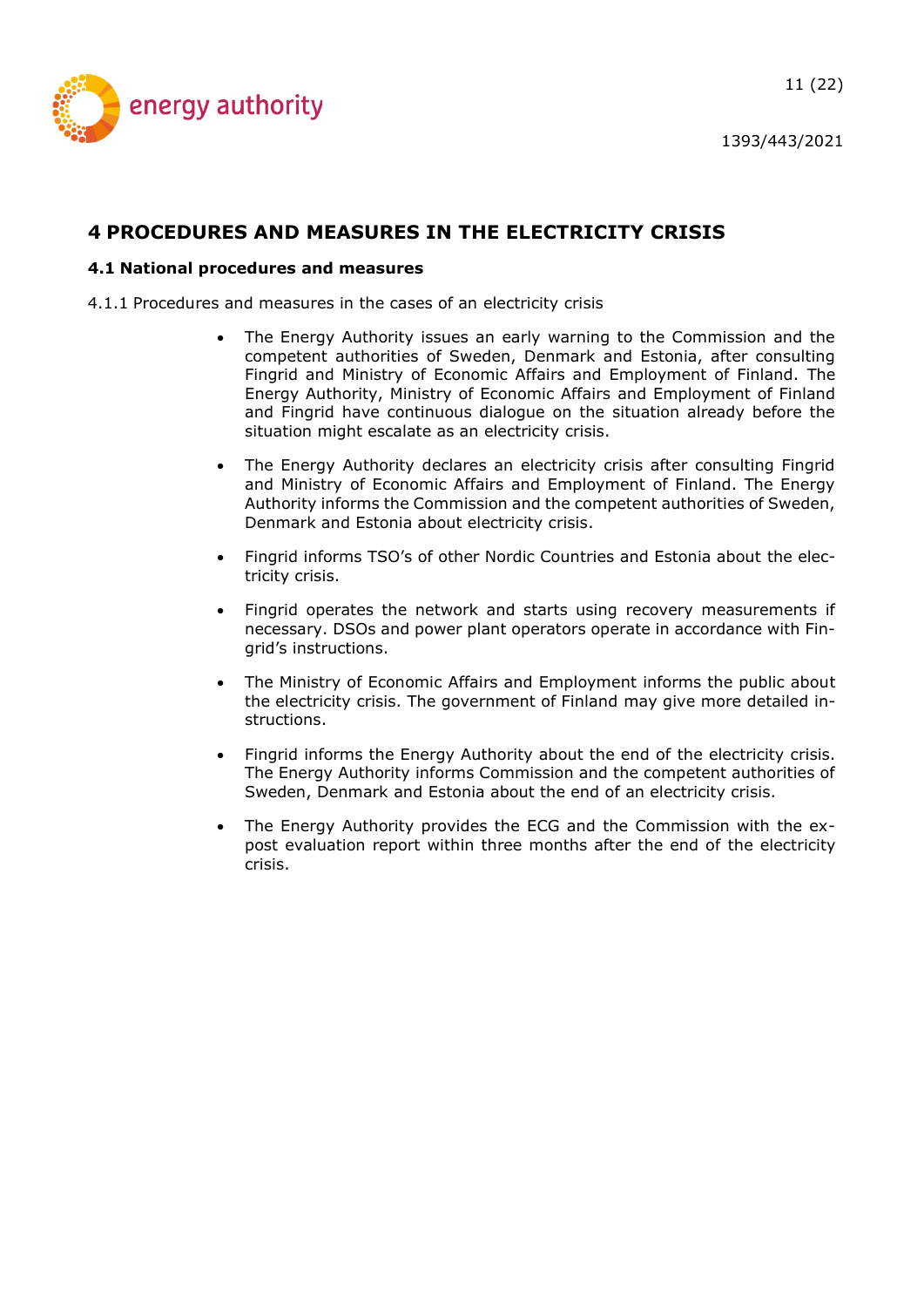



#### <span id="page-11-0"></span>4.1.2 Preventive and preparatory measures

#### **Weatherproof networks (crisis scenarios: storm, extreme weather situation combined with multiple failures)**

The Finnish "Electricity Market Act" (588/2013) requires that by 2028<sup>1</sup> power cuts, caused by extreme weather, cannot last more than 6 hours in urban areas and 36 hours in rural areas. Distribution system operators (DSOs) need to fulfil these requirements so that 50 % of customers are in scope of the outage limits in year 2019, 75 % in 2023, and 100 % of customers by the end of the year 2028. Consequently, DSOs are improving networks to be weather-proof.

DSOs must submit network development plans to the Energy Authority to explain by which measures they will meet the targets.

<sup>&</sup>lt;sup>1</sup> According to the amendment to the Electricity Market Act  $(15.7.2021/730)$  the requirement will be prolonged until 2036 for some DSOs operating mainly in rural areas.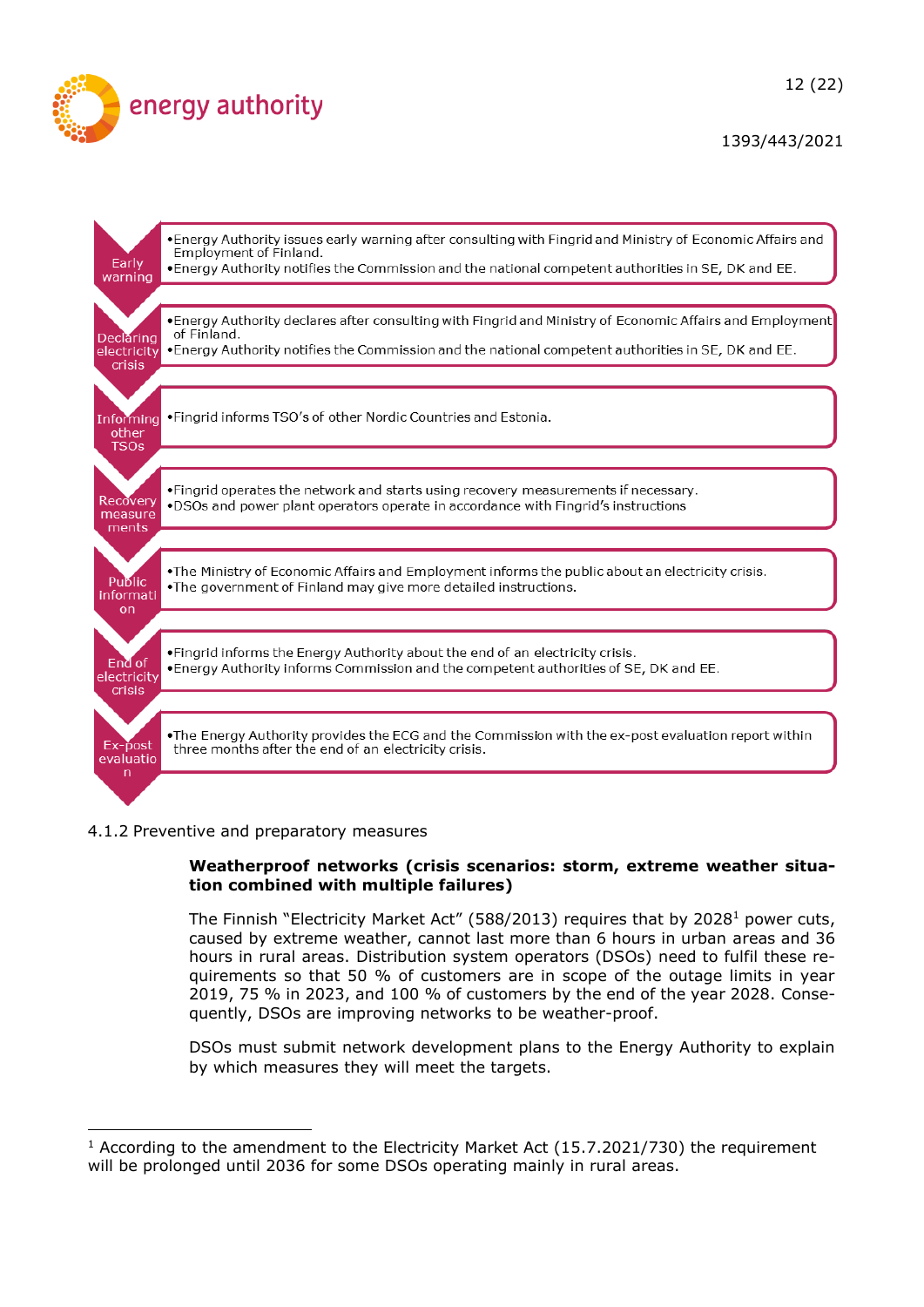13 (22)



DSOs are also obligated to submit technical key figures of the network annually to the Energy Authority.

#### **Government decision on the objectives of Security of Supply (1048/2018) (all crisis scenarios)**

The Finnish Government has made its latest decision on the security of supply goals in 2018 (1048/2018). The decision is based on the Act on the Measures Necessary to Secure Security of Supply (1390/1992). The objective is to ensure the continuity of production and infrastructure vital to society under all circumstances in such a way that the living conditions of the population and the critical functions of society are secured also in the event of disruptions and emergencies, including a state of defence.

According to the decision, the basis of the security of energy supply is well functioning energy markets, energy policy that encourages investments and energy efficiency. The security of energy supply shall be based on diverse energy sources and fuels, reliable and decentralized energy production and secure transmission and distribution systems. According to the decision, the State shall have majority ownership and direct control in the electricity transmission and the natural gas transmission system operators.

#### **National contingency plans for electricity supply (all crisis scenarios)**

The Finnish Electricity Market Act requires that TSO and DSOs must develop plans to prepare for disturbances under normal conditions (contingency plans) and under emergency conditions defined in "Emergency Powers Act" (2011/1552) (emergency plans).

TSO and DSOs must submit their contingency plans to the Energy Authority. The plans must be updated every three years unless circumstances warrant more frequent updates.

Both TSO's and DSOs' contingency plans includes measures to prevent all crises which are listed in this plan. The plans include responsibilities and measures e.g. for following situations:

- o Responsibilities and arrangements for abnormal conditions
- o Preparation for extreme weather conditions
- o Actions under blackout state
- o Preparation for epidemics
- o Preparation for major accidents
- o Preparation for market failures
- o Preparation for electricity shortage
- $\circ$  Risk management of communication networks and information systems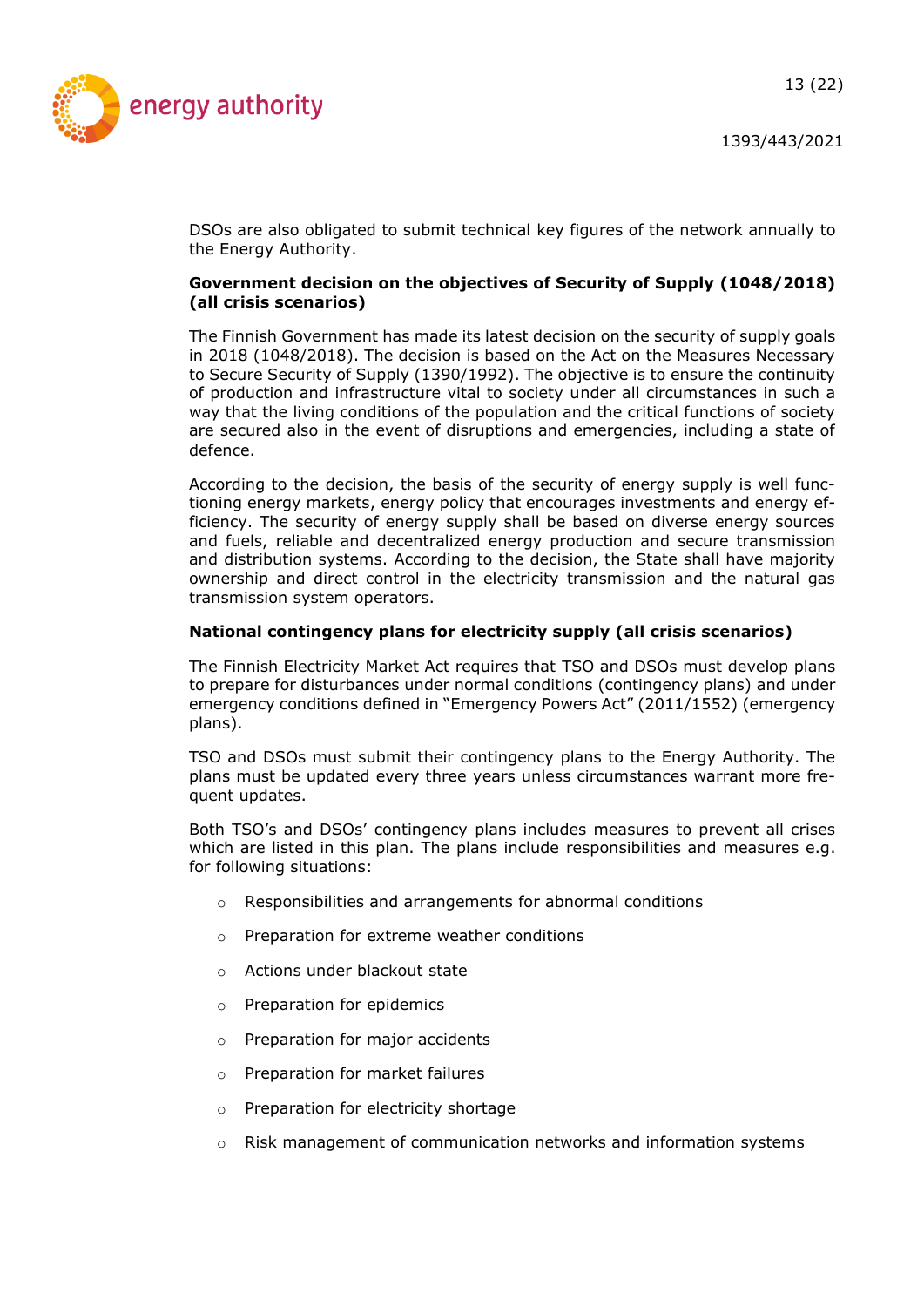

 $\circ$  Regional cooperation in preparedness and serious disturbances, such as cooperation and communication with police, rescue authorities and defence forces.

TSO and DSOs are also obligated to develop emergency plans for state of emergency defined in "Emergency Powers Act (2011/1552)". These plans include e.g. following measures:

- o Description of the roles of key personnel
- o Ensuring adequacy of staff for state of emergency
- o Plans for restrictions of electricity use
- o Ensuring permissions needed during state of emergency (e.g. permission for buying and using fuels)

TSO's emergency plan includes description of how the network elements and reserve power plants are secured during the state of emergency and how the cybersecurity and the security of staff is ensured. The plan has also description of how the functioning of electricity markets is ensured if reliable functioning of wholesale marketplace is not ensured.

#### **System defence plan (pursuant to NC ER-regulation) (all crisis scenarios)**

Fingrid has developed a system defence plan, defined in the NC ER regulation, in 2018. All measures defined in system defence plan are essential in preparing for electricity crises.

#### **Network operators' obligation to notify the Energy Authority of information security faults (cyber-attack scenarios)**

The "Electricity Market Act" (588/2013) 29 a § requires, that network operators must take care of risk management of communication networks and information systems. Network operators must notify the Energy Authority of information security faults, that can lead to widely interrupted electricity distribution in the distribution network.

The Energy Authority has responsibility to evaluate if the fault concerns other Member States and to inform other Member states if necessary.

#### **National preparedness plan for an influenza pandemic (pandemic scenario)**

Ministry of Social Affairs and Health has published in 2012 plan "National Preparedness Plan for an Influenza Pandemic"<sup>2</sup>. The plan includes preparation and mitigation actions for pandemic situation. The plan is currently being updated, and the updated plan will be published in summer 2022.

 $2$  Available only in Finnish (Kansallinen varautumissuunnitelma influenssapandemiaa varten)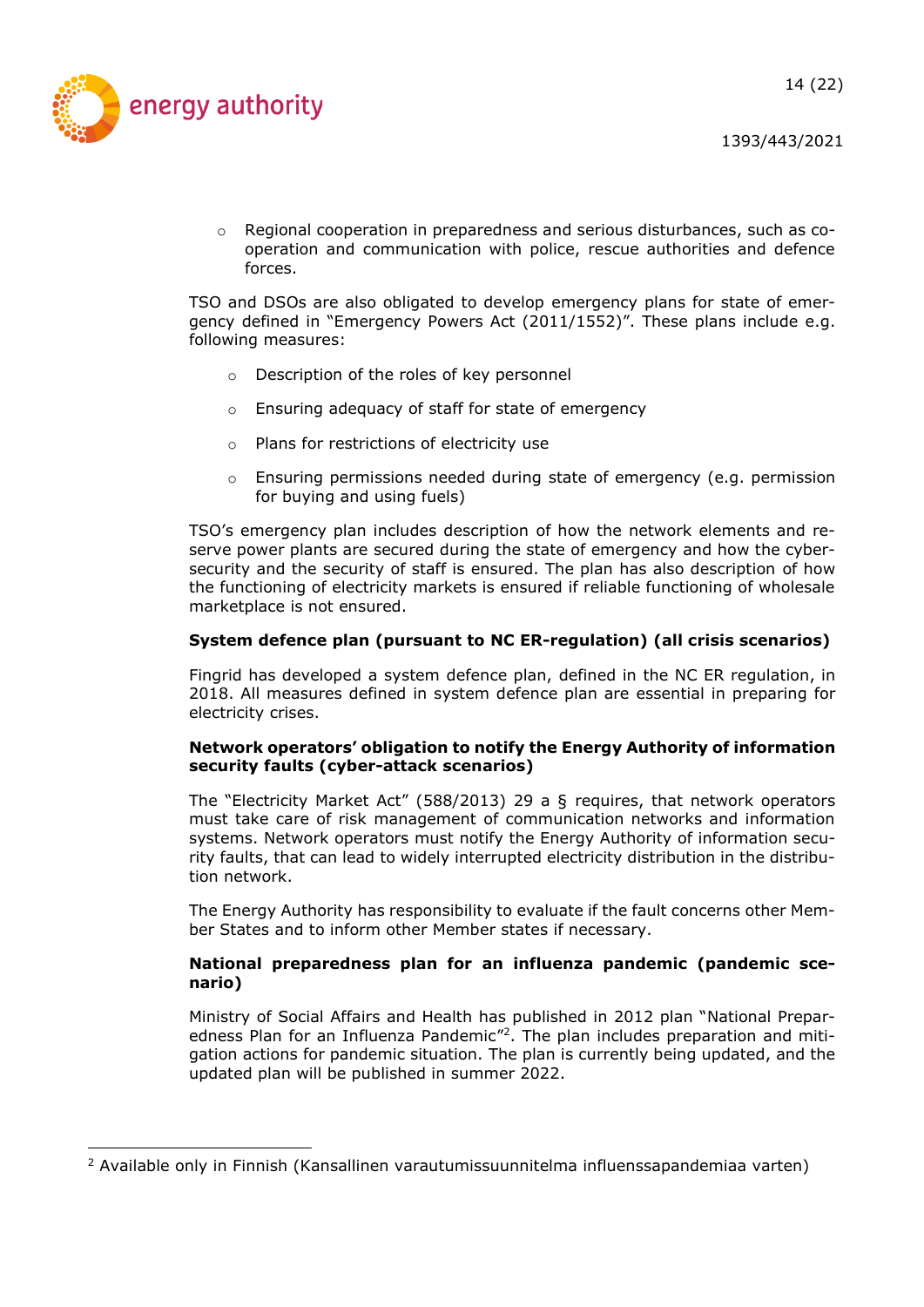

The energy transmission and distribution networks are among the security of supply critical infrastructures, and energy production is among the critical productions, and the continuity (including staff adequacy) of them must be ensured.

<span id="page-14-0"></span>4.1.3 Measures to mitigate electricity crises

#### **System restoration plan (pursuant to NC ER regulation) (all crisis scenarios)**

Fingrid has developed a system restoration plan, defined in NC ER regulation, in 2018. The measures described in the system restoration plan will be used when the system is in "emergency state", if the measures in the system defence plan are not enough to restore the system, and in "blackout state". These measures will also be used if any of the crisis scenarios in this plan lead to emergency or blackout state.

Restoration measures are described more detailed in Fingrid's internal guideline "Investigation of serious electricity system disturbances in Fingrid KH40001 $^{\prime\prime}$ 3 and in its public version "General guideline of investigation of serious electricity system disturbances KH40000<sup>4</sup> ".

#### **General guideline of investigation of serious electricity system disturbances KH40000 (all crisis scenarios)**

The guideline for serious disturbances in the electricity system will be used e.g. in the following situations:

- $\circ$  Blackout state in transmission network, when significant part of 400 kV and 220 kV network has no voltage.
- o Island operation, where Finland's network is disconnected from Sweden's network or significant part of the transmission network has divided into smaller parts that have different frequency.
- $\circ$  Over-frequency or under-frequency in the electricity system, where the frequency is over 50,5 Hz or under 49,5 Hz despite activation of reserves.
- o Over-voltage or under-voltage disturbances
- $\circ$  Power fluctuation in the electricity system, which is especially strong in the transmission lines between Sweden and Finland and may cause loss of stability.
- o A situation, where the electricity system cannot be restored to normal state because of an exceptional reason.

<sup>3</sup> Available only in Finnish (Sähköjärjestelmän vakavien häiriöiden selvittäminen Fingrid-yhtiöissä KH40001)

<sup>4</sup> Available only in Finnish (Sähköjärjestelmän vakavien häiriöiden selvittäminen yleisohje KH40000)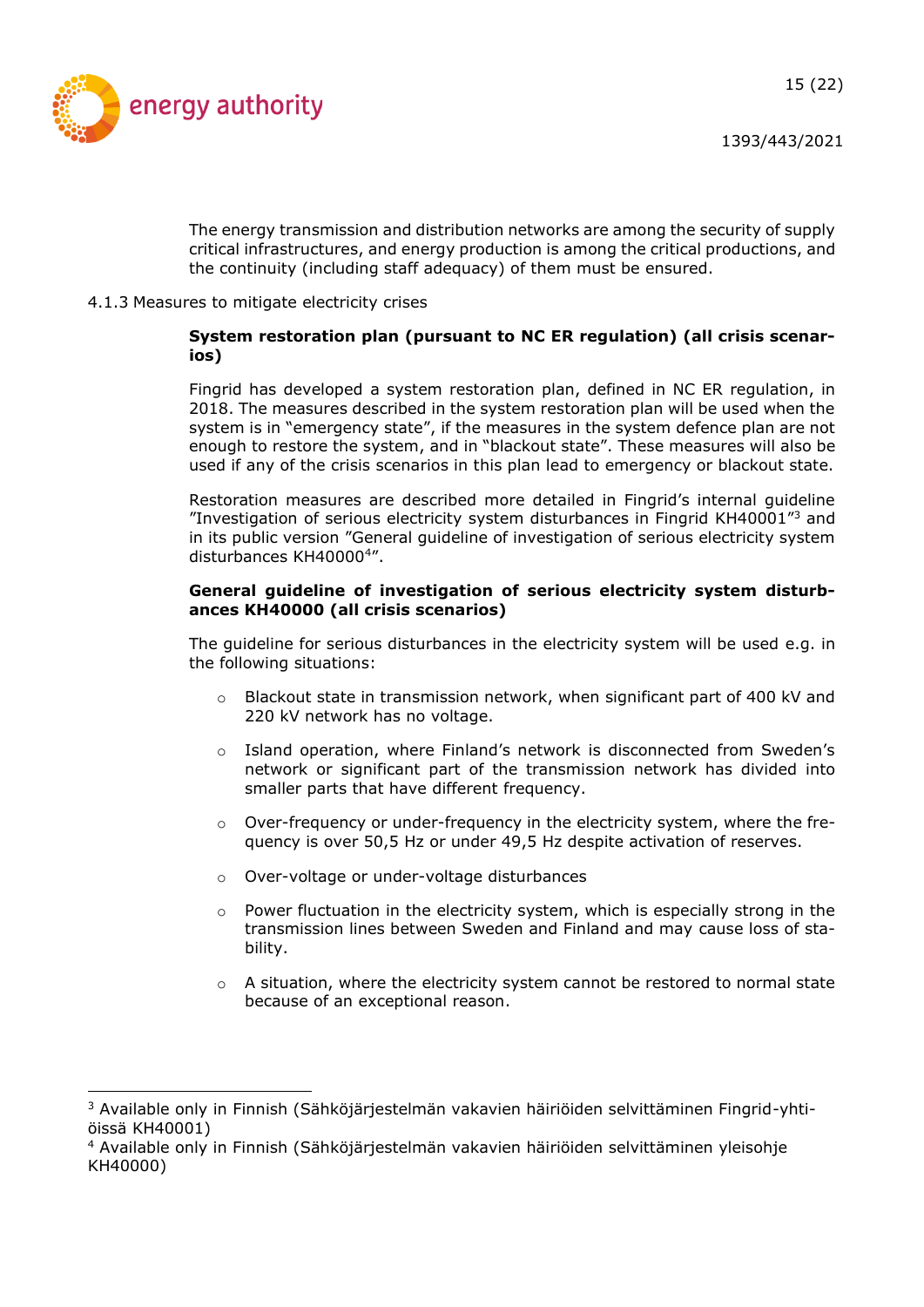16 (22)



1393/443/2021

Fingrid is in charge of leading the investigation of the disturbance and restoring the system. Fingrid's Main Grid Control Centre can give instructions to participants connected to network.

Balance responsible parties maintain their balance according to Fingrid's instructions, until new instructions are given.

DSOs are in charge of doing necessary investigating measures in their own area. DSOs must set their network to a state where restoration is possible. DSOs must have up to date load shedding plans.

Fingrid reports the serious disturbance to the Energy Authority one workday after the disturbance at the latest.

#### **Restricting electricity use pursuant to the "Emergency Powers Act" (all scenarios)**

The electricity crisis might require activation of the "Emergency Powers Act". Activation of the Emergency Powers Act requires that both the Finnish Government and the President of the State of Finland declares together that Finland is in exceptional circumstances.

For such situation, the Emergency Powers Act includes provisions to restrict use of electricity. To implement these provisions there is already a national plan for restriction of electricity consumption: "Plan for restrictions of electricity use"<sup>5</sup> (Voimatalouspooli, 2011). The first step of the restriction is customers' voluntary restriction of electricity use. There is also a plan for quota of electricity use. If a customer exceeds the limit of his/her electricity use (set by DSO), he/she must pay "overuse fee". However, electricity use of electricity users critical to e.g. security of supply or defence is not restricted. The plan includes also "total cut" (=circulating load shedding) as a last resort.

During the regulation of electricity use, if a market price cannot be formed, the authorities may determine fixed price for electricity.

The Energy Authority monitors the restrictions of electricity use and their fair targeting among electricity users.

#### <span id="page-15-0"></span>4.1.4 Framework for manual load shedding

In Finland, there is no specific guideline to categorize electricity users who receive special protection against disconnection. However, each DSO has a plan for manual load shedding in their area, and a part of the plan is to ensure electricity supply to critical electricity users. The "Electricity Market Act" 52§ says that DSOs' network development plans must pay attention to ensuring electricity distribution to facilities or services that are critical for ensuring governance and security of society, livelihood of population or functioning of economy.

<sup>5</sup> Power and District Heating Pool. 2011. Available only in Finnish: "Sähkön säännöstelysuunnitelma"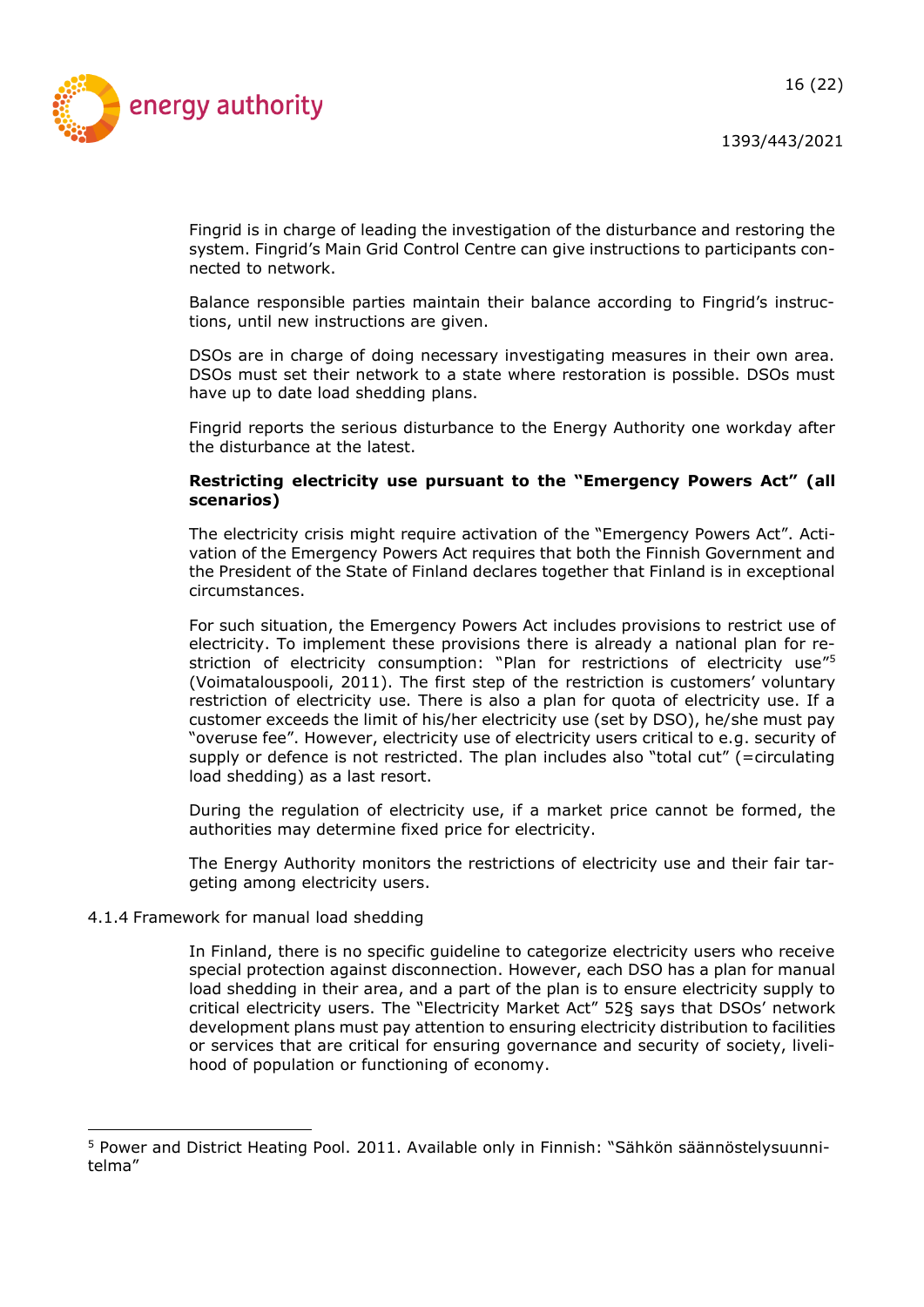

In an electricity shortage situation, Fingrid's plan "Management of electricity shortages and electricity overproduction in the Finnish electricity system KH001" is used. The plan has also a public version for stakeholders: Management of electricity shortages in Finland - A guideline for stakeholders"<sup>6</sup>.

According to the latter mentioned plan, during an electricity shortage situation and after every other measures (including activating fast disturbance reserve), Fingrid:

- $\circ$  Coordinates the manual disconnection and restoration with other Nordic TSOs.
- $\circ$  Executes the manual load shedding with the help of DSOs. DSOs restrict their load by Fingrid's request using beforehand-made load shedding plans.
- $\circ$  When the situation gets back to normal, 600 MW of reserve hydro capacity is restored in a synchronous area before reactivating the load.
- $\circ$  Balance responsible parties are in charge of maintaining their own balance, and they must comply with Fingrid's instructions.

A network operator is allowed to restrict the electricity use according to "terms and conditions for network service", that electricity users must accept. The Energy Authority accepts each network operator's terms and conditions before taking them into use. All DSO's comply with the terms and conditions (VPE 2019) recommended by "Finnish Energy". According to the terms and conditions:

- o *"11.6.1 The DSO is entitled to temporarily and immediately interrupt the network service (to cut the distribution of electricity), if it is necessary for preventing danger to human life, health or property. "*
- o *"11.6.2 An essential disturbance in electricity generation, network operations or cross-border electricity transmission or some other reason independent of the DSO (such as a war or other type of crisis situation, industrial action or an exceptional natural circumstance) may cause such a disturbance in the availability of electricity that the supply of electricity may be totally interrupted or it may decrease so that the DSO is forced to interrupt the provision of network service to users or introduce regulation."*
- "11.6.3 If the DSO is capable of supplying electricity or offering other net*work services to a limited extent only due to the reasons specified in the two previous sections, the DSO is entitled to divide (regulate) the electricity available between users by taking into account the general and vital needs of society, any provisions that may be issued by the authorities, any valid plans or obligations concerning the management of the electricity shortage, as well as the prevailing circumstances, and to interrupt the provision of other network services, if necessary."*

<sup>6</sup> Available only in Finnish: " Suomen sähköpulatilanteiden hallinta – ohje sidosryhmille"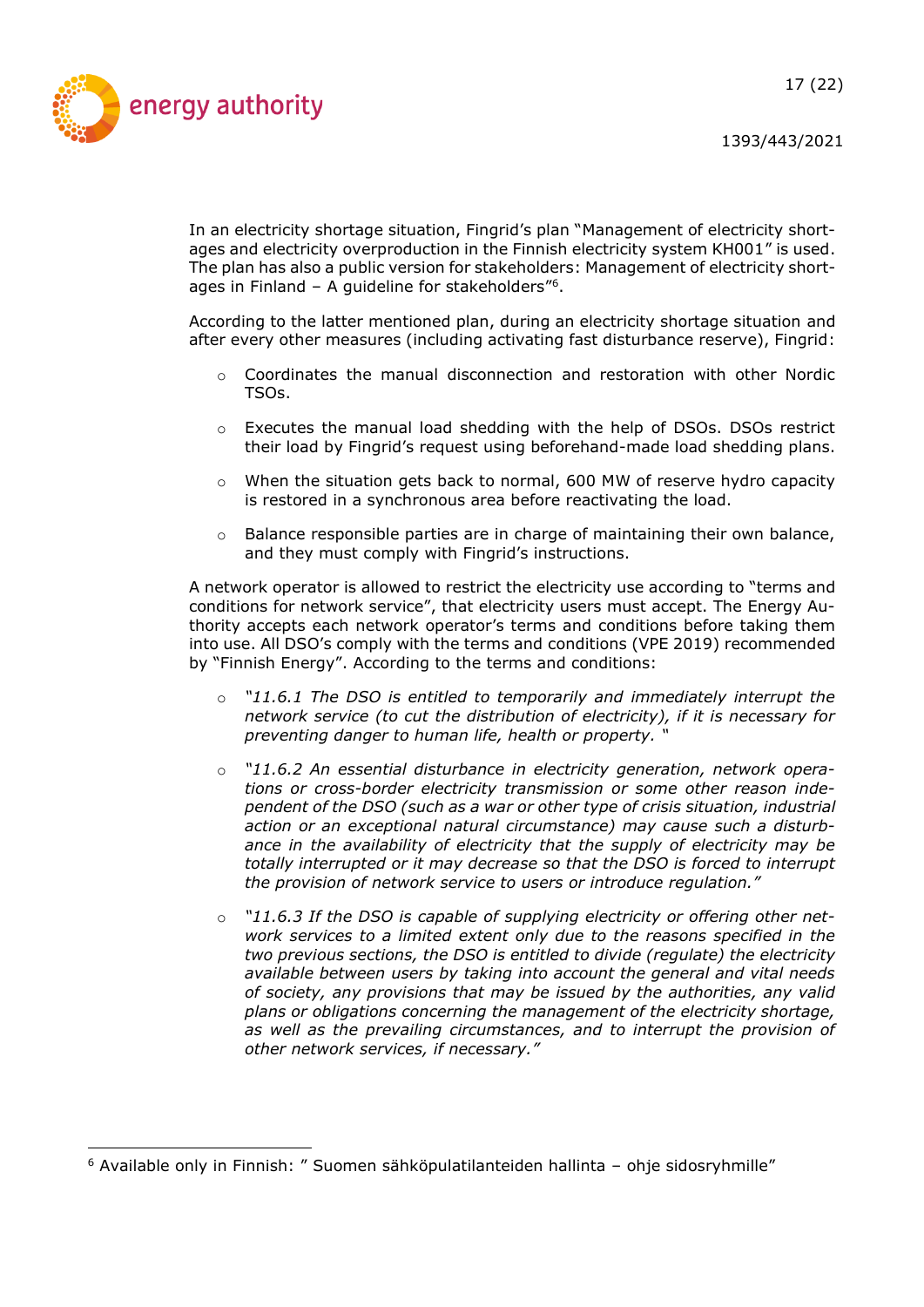

Also, Fingrid's "Main Grid Service Terms and Conditions 2016" says that Fingrid is allowed to restrict electricity use of transmission grid users in the case of force majeure.

*"In the case of force majeure, Fingrid has the right to restrict the Customer's electricity transmission or to interrupt it completely. Cases of force majeure are deemed to cover any events which Fingrid could not have prevented through reasonable caution and which make Fingrid's electricity transmission specified in this Contract impossible or impair it essentially or make it financially or otherwise unreasonable. Cases of force majeure include war, the country's internal unrest, sabotage, explosion, fire, exceptional and unpredictable weather conditions, general interruption in traffic, strike or stoppage of a key employee group, lock-out ordered by an employer organisation, measures by authorities, insufficient production capacity, or other similar reason with as significant and unusual consequences. Force majeure is also considered to cover interruption in power production or such damage in the power production or power transmission system caused by the above causes which could not have been prepared for with principles generally applied to European power systems or legislative or official requirements. Fingrid shall inform the Customer of the occurrence of force majeure as well as of its end without delay."*

The "Emergency Powers Act" allows also network operators to temporarily interrupt electricity supply in state of emergency. Electricity supply may be interrupted only if measures to decrease electricity consumption are not enough to enable the functioning of electricity system. However, customers who are important for security of supply, may not be interrupted without compelling reason. The Act requires, that the length of the electricity interrupt must be kept as short as possible in each area, and interruptions must be fair between electricity users. The Energy Authority monitors the reasons and fairness of supply interruptions.

<span id="page-17-0"></span>4.1.5 Mechanisms used to inform the public about the electricity crisis

The Ministry of Economic Affairs and Employment informs the public about an electricity crisis. Informing mechanism is described in guidelines "Viestintä sähköpulan uhatessa" and "Viestintä kantaverkon suurhäiriötilassa".

Fingrid informs its stakeholders according to its own guidelines.

#### <span id="page-17-1"></span>**4.2 Regional and bilateral measures**

Any new regional or bilateral agreements on measures to prevent or on assisting in electricity crises have not been made since the Regulation (EU) 941/2019 has come into force.

The Nordic co-operation on civil security and emergency management is based on so called Haga-declarations (2009 and 2013).

The Finnish legislation (418/2017) defines the rules for decision-making for provision and reception of significant international assistance.

Nordic TSOs work in a close cooperation, and they are obligated to assist each other in case of an exceptional situation. Also, pursuant to Emergency and Restoration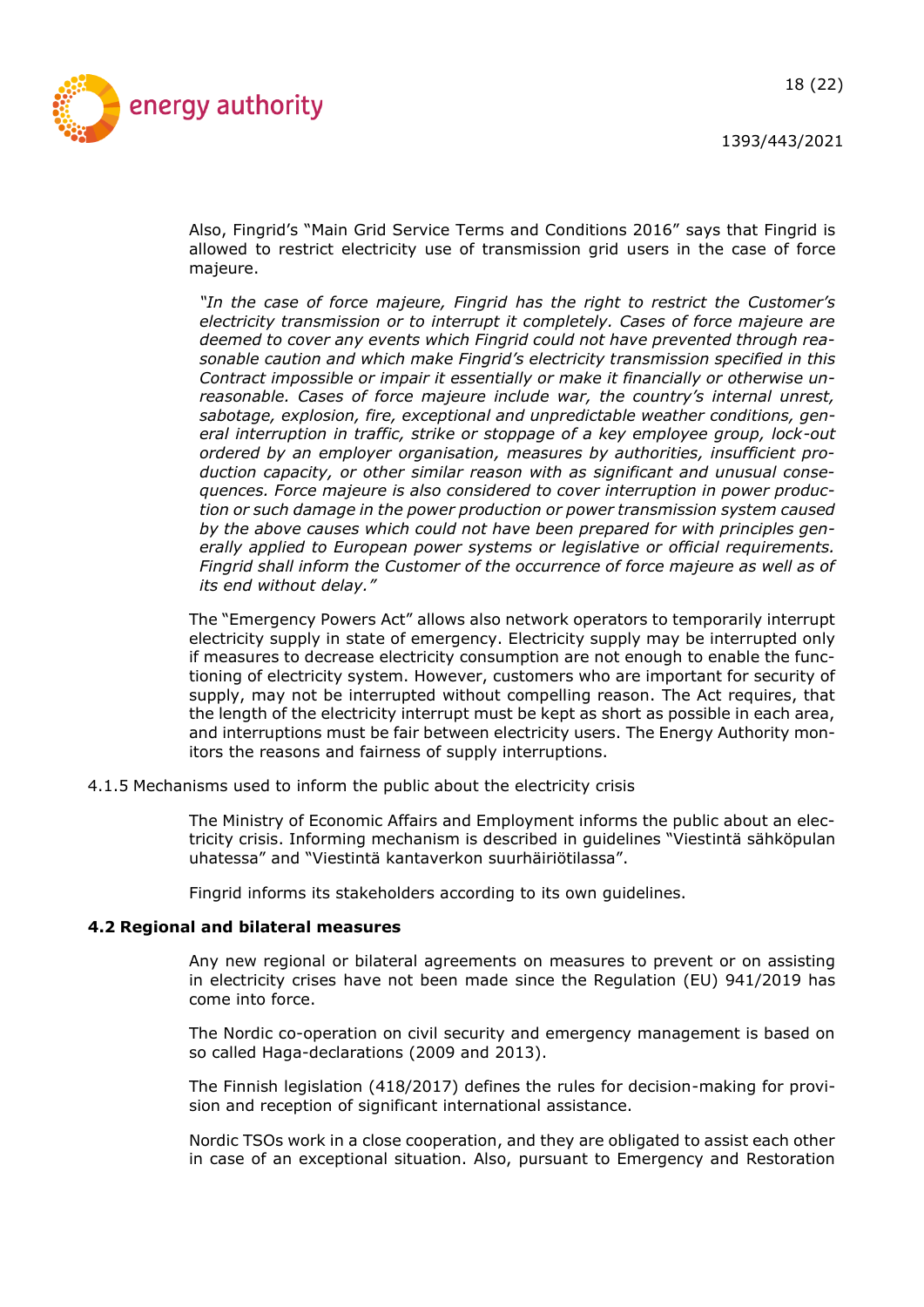

NC, assistance must be provided (if possible) if a TSO in emergency state request it.

The Energy Authority considers that no further assistance mechanisms are needed. In an electricity crisis situation, the existing assistance mechanisms will be used.

The Energy Authority has up-to-date contact information of the competent authorities of neighbouring countries. The list of the emergency contacts is a separate document. The communication mechanism is described in chapter 4.1.1 of this document.

#### <span id="page-18-0"></span>4.2.1 Regional measures

Nordic transmission system operators have agreed in the System Operation Agreement (Nordic SOA, 2019) that each TSO has a responsibility to ensure system security in their own subsystem. Each TSO must inform other TSO's as soon as possible about operational events and issues that might have an influence on other TSOs or the Nordic power system.

Pursuant to NC ER Article 14, each TSO shall provide through interconnectors any possible assistance to the requesting TSO in emergency state, provided this does not cause its transmission system or the interconnected transmission systems to enter into emergency or blackout state.

In the case of resynchronizing island operation areas, the weaker system is adjusted so that the resynchronizing is possible.

#### <span id="page-18-1"></span>4.2.2 Bilateral measures between Finland and Estonia

Finland and Estonia are interconnected with two HVDC-interconnectors, Estlink 1 and Estlink 2. Total transmission capacity of these two interconnectors is around 1000 MW.

Pursuant to Emergency and Restoration NC Article 14, assistance must be provided if a TSO in emergency state request it. The assistance may consist in carrying out the actions listed in Article 14(2), taking into account the technical characteristics and capability of HVDC system.

Finnish and Estonian TSOs, Fingrid and Elering, have signed an agreement on maintenance and operation of Estlink interconnectors<sup>7</sup>. In the annex "System Services" there are measures e.g. for emergency power and voltage and frequency control. The measures have been developed both for normal and emergency conditions. The interconnectors also have the ability to conduct a black start for Estonian needs. In addition, the interconnectors contain different automatically activated emergency power control (EPC) mechanisms.

<sup>&</sup>lt;sup>7</sup> Information concerning the content of the agreement between Fingrid and Elering is based on information provided by Fingrid. The Energy Authority has not been able to verify this information from the actual agreement.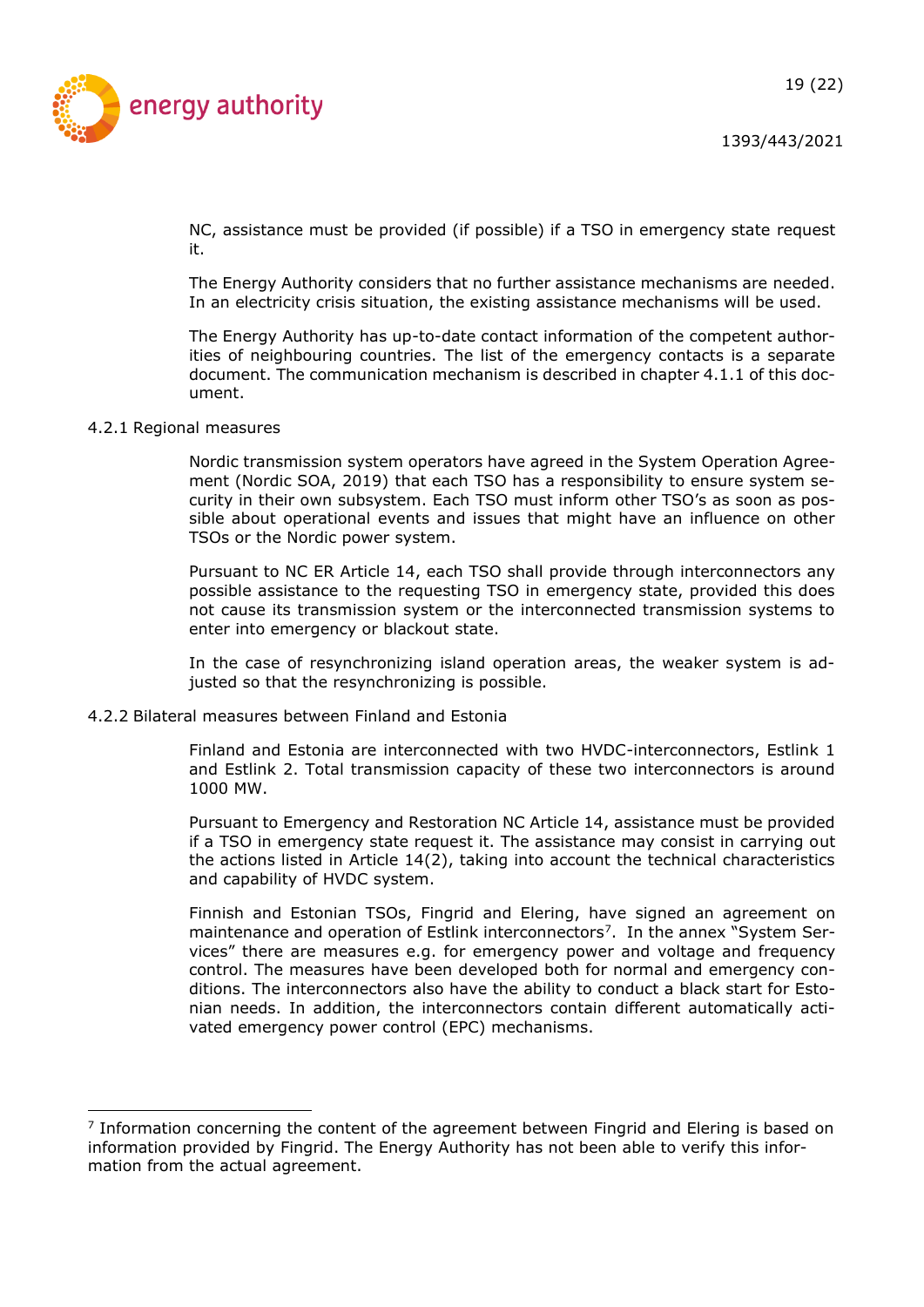

## <span id="page-19-0"></span>**5 CRISIS COORDINATOR**

The crisis coordinator in Finland is the Energy Authority. The role of the crisis coordinator is sharing information and coordinating the information flow.

The Energy Authority will rely on the situational picture of the power system made by Fingrid. It is critical to ensure proper and timely informational flow between Fingrid and authorities. The Ministry of Economic Affairs and Employment must be well aware of the situation in order to make right decisions.

The crisis coordinator is also a contact point and shares information with crisis coordinators and competent authorities in neighbouring countries (in Sweden, Denmark and Estonia) and the Commission.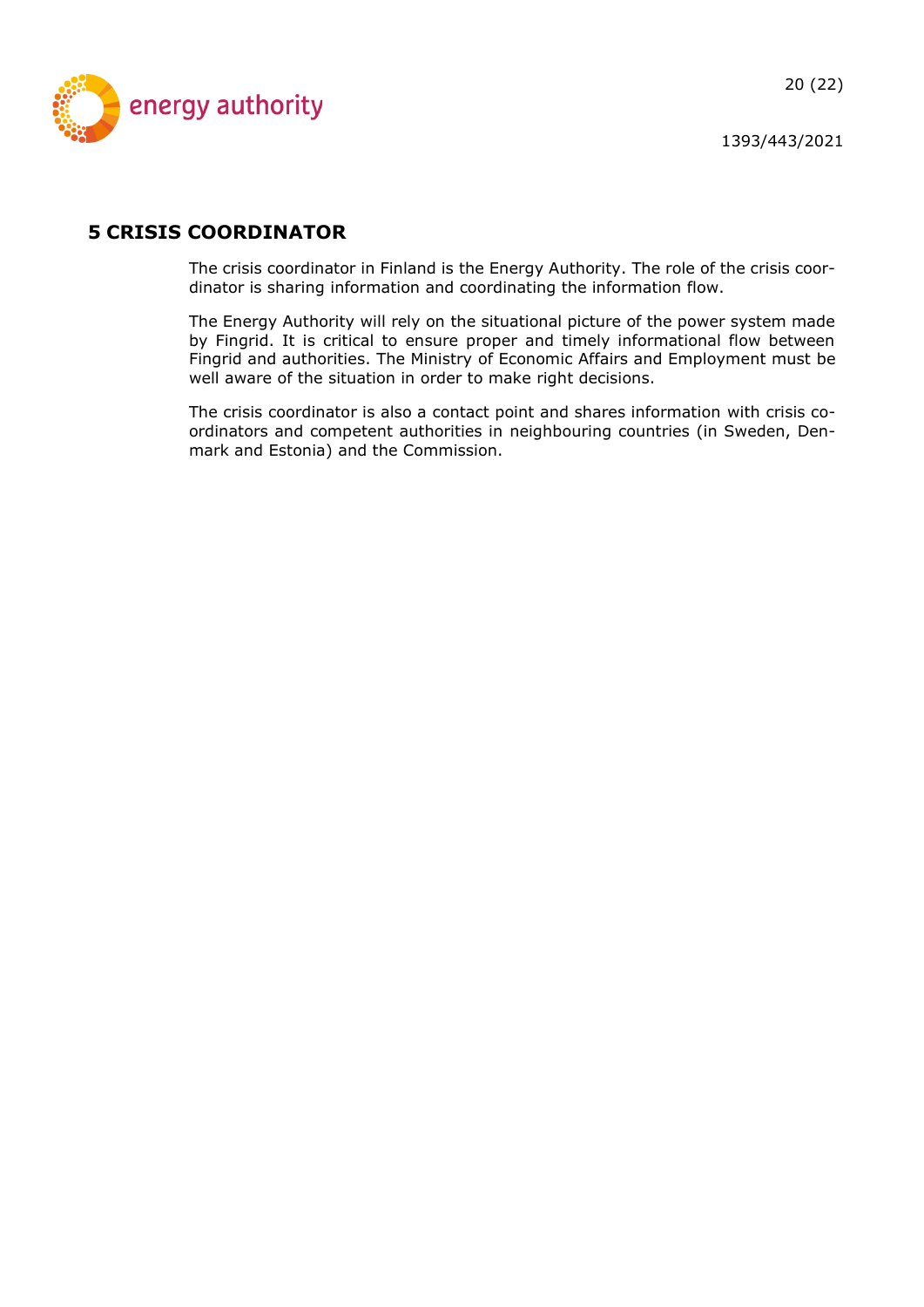

## <span id="page-20-0"></span>**6 STAKEHOLDER CONSULTATIONS**

#### <span id="page-20-1"></span>**6.1 National stakeholder consultation**

Stakeholder consultation on the draft risk preparedness plan was organised in period of 12 – 26 March 2021. The Energy Authority asked for opinion on the draft from following organisations:

- Electricity and District Heating Pool (including electricity and district heating producers and all DSOs)
- Finnish Energy and Local Power (representing power producers)
- Omakotiliitto and the Finnish Real Estate Federation (representing nonindustrial electricity users)
- Finnish Forest Industries, The Chemical Industry Federation of Finland and Technology Industries of Finland (representing industrial electricity users)
- ElFi and Confederation of Finnish industries (representing both industrial and non-industrial electricity users)
- Fingrid Oyj (Finnish TSO)
- National Emergency Supply Agency
- Ministry of Economic Affairs and Employment of Finland

The Energy Authority received five opinions from stakeholders. A few comments were given on national electricity crisis scenarios, which however were not the main scope of this consultation. The general opinion was, that the draft risk preparedness plan is comprehensive and well drafted. The consultation did not lead to amending the draft.

#### <span id="page-20-2"></span>**6.2 Other Member States consultation**

The Energy Authority have discussed with Estonia, Sweden and Denmark about the risk preparedness plans and oral comments have been given.

The Energy Authority also received a written opinion from Sweden. The opinion stated that the structures of Finnish and Swedish plans are similar, and that the role of crisis coordinator is similar in both countries. The Swedish opinion also stated that co-operation and discussion in the future between Finland and Sweden is needed to comply with the provisions of the risk preparedness regulation.